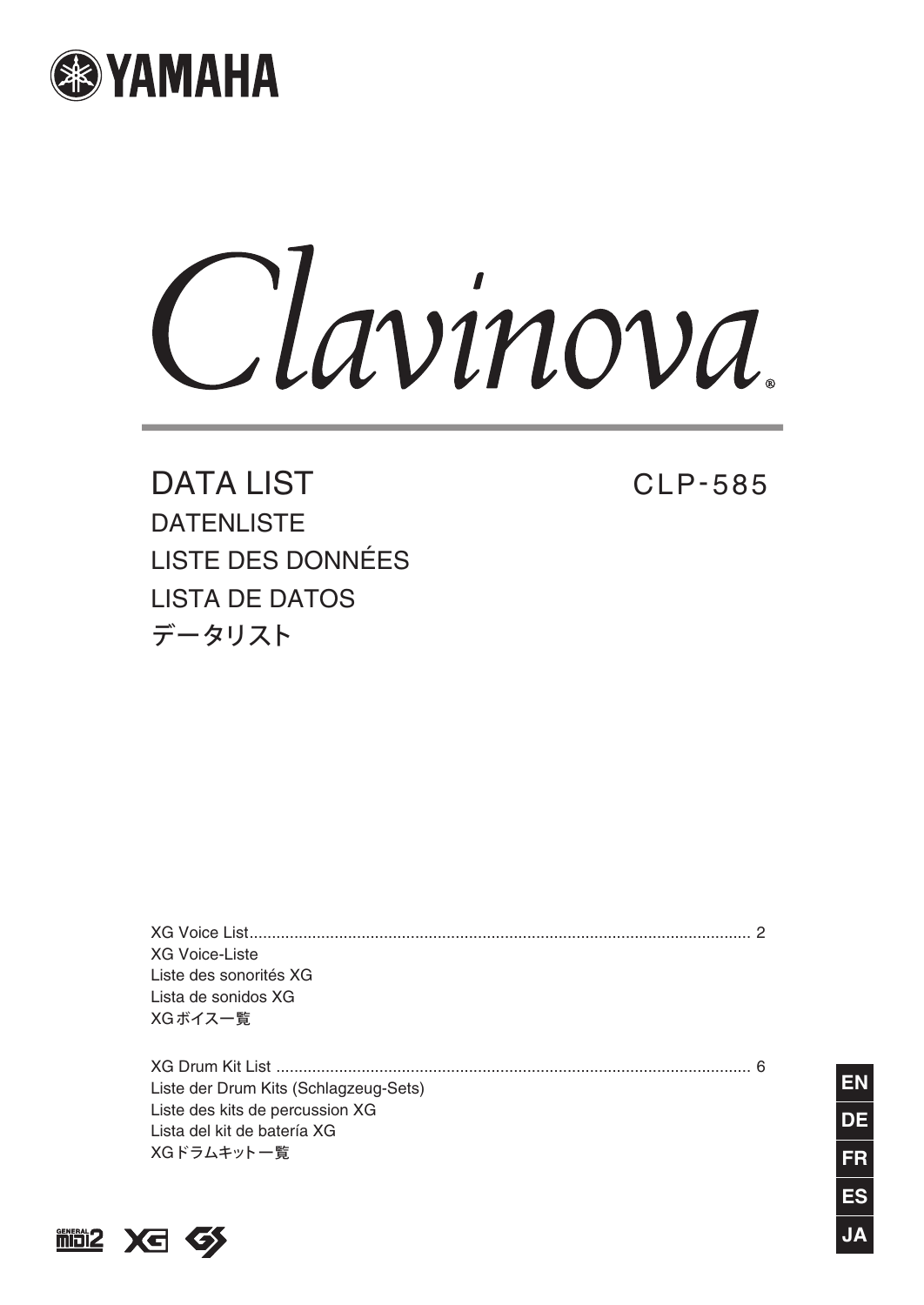## <span id="page-1-0"></span>**XG Voice List / XG Voice-Liste / Liste des sonorités XG / Lista de sonidos XG /**  XGボイス一覧

| Voice group | Voice name          | <b>MSB</b>          | <b>LSB</b>   | <b>PRG</b>               | Element        |  | Voice group | <b>Voice name</b> | <b>MSB</b>  | <b>LSB</b>          | PRG            | Element                 |
|-------------|---------------------|---------------------|--------------|--------------------------|----------------|--|-------------|-------------------|-------------|---------------------|----------------|-------------------------|
| Piano       | GrandPiano          | $\circ$             | 0            | $\mathbf{1}$             | $\overline{c}$ |  | Organ       | 70sDrawOrg2       | 0           | 65                  | 17             | $\overline{c}$          |
|             | GrndPianoKSP        | $\mathbb O$         | $\mathbf{1}$ | $\mathbf{1}$             | $\mathbf{1}$   |  |             | CheezyOrgan       | 0           | 66                  | 17             | $\overline{c}$          |
|             | MellowGrPno         | 0                   | 18           | 1                        | $\overline{c}$ |  |             | DrawbarOrg3       | 0           | 67                  | 17             | $\sqrt{2}$              |
|             | PianoStrings        | $\mathbb O$         | 40           | $\mathbf{1}$             | $\,2$          |  |             | Perc.Organ        | 0           | $\mathsf{O}\xspace$ | 18             | $\mathbf{1}$            |
|             | Dream               | $\mathbb O$         | 41           | 1                        | $\overline{c}$ |  |             | 70sPercOrg1       | 0           | 24                  | 18             | $\sqrt{2}$              |
|             | BrightPiano         | 0                   | $\mathbb O$  | $\overline{c}$           | $\overline{c}$ |  |             | DetPercOrgan      | 0           | 32                  | 18             | $\overline{c}$          |
|             | <b>BritePnoKSP</b>  | 0                   | 1            | $\overline{c}$           | 1              |  |             | LightOrgan        | 0           | 33                  | 18             | $\overline{c}$          |
|             | ElecGrandPno        | $\mathsf{O}\xspace$ | 0            | 3                        | $\sqrt{2}$     |  |             | Perc.Organ2       | 0           | 37                  | 18             | $\overline{c}$          |
|             | ElecGrPnoKSP        | $\mathbb O$         | 1            | 3                        | $\sqrt{2}$     |  |             |                   | 0           | 0                   | 19             | $\mathbf{1}$            |
|             |                     |                     |              |                          |                |  |             | RockOrgan         |             |                     |                |                         |
|             | DetunedCP80         | 0                   | 32           | 3                        | $\sqrt{2}$     |  |             | RotaryOrgan       | 0           | 64                  | 19             | $\sqrt{2}$              |
|             | LayeredCP1          | 0                   | 40           | 3                        | $\sqrt{2}$     |  |             | SlowRotary        | 0           | 65                  | 19             | $\sqrt{2}$              |
|             | LayeredCP2          | $\mathbb O$         | 41           | 3                        | $\sqrt{2}$     |  |             | FastRotary        | 0           | 66                  | 19             | $\overline{\mathbf{c}}$ |
|             | Honkytonk           | 0                   | $\mathbb O$  | $\overline{4}$           | $\sqrt{2}$     |  |             | ChurchOrgan       | 0           | $\circ$             | 20             | $\sqrt{2}$              |
|             | HonkytonkKSP        | 0                   | 1            | $\overline{4}$           | $\overline{c}$ |  |             | ChurchOrgan3      | 0           | 32                  | 20             | $\overline{c}$          |
|             | El.Piano1           | 0                   | $\mathbb O$  | $\,$ 5 $\,$              | $\sqrt{2}$     |  |             | ChurchOrgan2      | 0           | 35                  | 20             | $\overline{c}$          |
|             | El.Piano1KSP        | 0                   | $\mathbf{1}$ | $\mathbf 5$              | 1              |  |             | NotreDame         | 0           | 40                  | 20             | $\overline{c}$          |
|             | MellowEP1           | $\mathbb O$         | 18           | 5                        | $\overline{c}$ |  |             | OrganFlute        | 0           | 64                  | 20             | $\overline{c}$          |
|             | ChorusEP1           | 0                   | 32           | 5                        | $\overline{c}$ |  |             | Trem.OrganFl      | 0           | 65                  | 20             | $\sqrt{2}$              |
|             | HardEl.Piano        | $\mathbb O$         | 40           | $\,$ 5 $\,$              | $\,2$          |  |             | ReedOrgan         | 0           | $\mathsf{O}\xspace$ | 21             | $\mathbf{1}$            |
|             | VXfadeEl.P1         | $\mathbb O$         | 45           | $\,$ 5 $\,$              | $\overline{c}$ |  |             | PuffOrgan         | 0           | 40                  | 21             | $\sqrt{2}$              |
|             | 60sEl.Piano1        | 0                   | 64           | $\,$ 5 $\,$              | $\,1\,$        |  |             | Accordion         | 0           | $\circ$             | 22             | $\mathbf{1}$            |
|             | El.Piano2           | 0                   | 0            | 6                        | $\overline{c}$ |  |             | Accordit          | 0           | 32                  | 22             | $\overline{c}$          |
|             | El.Piano2KSP        | $\mathsf{O}\xspace$ | $\mathbf{1}$ | 6                        | $\mathbf{1}$   |  |             | Harmonica         | 0           | $\circ$             | 23             | 1                       |
|             | ChorusEP2           | $\mathbb O$         | 32           | 6                        | $\overline{c}$ |  |             | Harmonica2        | 0           | 32                  | 23             | $\overline{c}$          |
|             | <b>DXEPHard</b>     | 0                   | 33           | 6                        | $\overline{c}$ |  |             |                   | 0           | 0                   | 24             |                         |
|             |                     |                     |              |                          |                |  |             | TangoAccord       |             |                     |                | 1                       |
|             | DXLegend            | 0                   | 34           | 6                        | $\sqrt{2}$     |  |             | TangoAccord2      | 0           | 64                  | 24             | $\sqrt{2}$              |
|             | <b>DXPhaseEP</b>    | $\mathbb O$         | 40           | 6                        | $\sqrt{2}$     |  | Guitar      | NylonGuitar       | 0           | $\mathsf{O}\xspace$ | 25             | 1                       |
|             | DX+AnalogEP         | 0                   | 41           | 6                        | $\sqrt{2}$     |  |             | NylonGuitar2      | 0           | 16                  | 25             | $\mathbf{1}$            |
|             | <b>DXKotoEP</b>     | 0                   | 42           | 6                        | $\sqrt{2}$     |  |             | NylonGuitar3      | 0           | 25                  | 25             | $\overline{c}$          |
|             | VXfadeEl.P2         | $\mathbb O$         | 45           | $\,6$                    | $\overline{c}$ |  |             | VelGtrHarmo       | 0           | 43                  | 25             | $\mathbf{1}$            |
|             | Harpsichord         | 0                   | 0            | $\overline{7}$           | 1              |  |             | Ukulele           | 0           | 96                  | 25             | $\mathbf{1}$            |
|             | Harpsi.KSP          | $\mathbb O$         | $\mathbf{1}$ | $\overline{7}$           | $\mathbf{1}$   |  |             | SteelGuitar       | 0           | $\circ$             | 26             | $\mathbf{1}$            |
|             | Harpsichord2        | 0                   | 25           | $\overline{7}$           | $\overline{c}$ |  |             | SteelGuitar2      | 0           | 16                  | 26             | $\mathbf{1}$            |
|             | Harpsichord3        | $\mathbb O$         | 35           | $\overline{\mathcal{I}}$ | $\sqrt{2}$     |  | 12StrGuitar | 0                 | 35          | 26                  | $\overline{c}$ |                         |
|             | Clavi.              | 0                   | $\mathbb O$  | 8                        | 1              |  |             | Nylon&Steel       | 0           | 40                  | 26             | $\sqrt{2}$              |
|             | Clavi.KSP           | 0                   | $\mathbf{1}$ | 8                        | $\,1\,$        |  |             | Steel&Body        | 0           | 41                  | 26             | $\overline{c}$          |
|             | Clavi.Wah           | 0                   | 27           | 8                        | $\overline{c}$ |  |             | Mandolin          | 0           | 96                  | 26             | $\overline{c}$          |
|             | PulseClavi.         | $\mathsf{O}\xspace$ | 64           | 8                        | $\mathbf{1}$   |  |             | JazzGuitar        | 0           | $\circ$             | 27             | 1                       |
|             | PierceClavi.        | $\mathbb O$         | 65           | 8                        | $\overline{c}$ |  |             | MellowGuitar      | 0           | 18                  | 27             | 1                       |
| Chromatic   | Celesta             | 0                   | 0            | 9                        | 1              |  |             | JazzAmp           | 0           | 32                  | 27             | $\overline{c}$          |
| Percussion  | Glockenspiel        | 0                   | 0            | 10                       | 1              |  |             | CleanGuitar       | 0           | $\mathsf{O}\xspace$ | 28             | 1                       |
|             | MusicBox            | 0                   | 0            | 11                       | $\sqrt{2}$     |  |             | ChorusGuitar      | 0           | 32                  | 28             | $\overline{\mathbf{c}}$ |
|             | Orgel               | $\mathbb O$         | 64           | 11                       | $\sqrt{2}$     |  |             | MutedGuitar       | 0           | $\mathbb O$         | 29             | $\mathbf 1$             |
|             |                     |                     |              |                          |                |  |             |                   |             |                     |                |                         |
|             | Vibraphone          | 0                   | $\mathbb O$  | 12                       | 1              |  |             | FunkGuitar1       | 0           | 40                  | 29             | $\sqrt{2}$              |
|             | VibesKSP            | $\mathbb O$         | $\mathbf{1}$ | 12                       | $\overline{1}$ |  |             | MuteSteelGtr      | 0           | 41                  | 29             | $\overline{c}$          |
|             | HardVibes           | 0                   | 45           | 12                       | $\overline{c}$ |  |             | FunkGuitar2       | 0           | 43                  | 29             | $\mathbf{1}$            |
|             | Marimba             | $\mathbb O$         | $\circ$      | 13                       | $\mathbf{1}$   |  |             | JazzMan           | 0           | 45                  | 29             | $\overline{c}$          |
|             | MarimbaKSP          | 0                   | $\mathbf{1}$ | 13                       | 1              |  |             | Overdriven        | 0           | 0                   | 30             | $\mathbf{1}$            |
|             | SineMarimba         | $\mathsf{O}\xspace$ | 64           | 13                       | $\overline{c}$ |  |             | GuitarPinch       | 0           | 43                  | 30             | $\mathbf{1}$            |
|             | Balimba             | $\mathsf{O}\xspace$ | 97           | 13                       | $\sqrt{2}$     |  |             | Distortion        | 0           | $\mathsf{O}\xspace$ | 31             | 1                       |
|             | LogDrums            | 0                   | 98           | 13                       | $\overline{c}$ |  |             | FeedbackGtr       | 0           | 40                  | 31             | $\overline{c}$          |
|             | Xylophone           | 0                   | $\circ$      | 14                       | 1              |  |             | FeedbackGtr2      | 0           | 41                  | 31             | $\overline{c}$          |
|             | <b>TubularBells</b> | $\mathsf{O}\xspace$ | $\circ$      | 15                       | $\mathbf{1}$   |  |             | GtrHarmonics      | 0           | $\circ$             | 32             | 1                       |
|             | ChurchBells         | 0                   | 96           | 15                       | $\overline{c}$ |  |             | GtrFeedback       | 0           | 65                  | 32             | 1                       |
|             | Carillon            | $\mathbb O$         | 97           | 15                       | $\overline{c}$ |  |             | GtrHarmonic2      | 0           | 66                  | 32             | 1                       |
|             | Dulcimer            | 0                   | 0            | 16                       | 1              |  | Bass        | AcousticBass      | 0           | $\mathsf{O}\xspace$ | 33             | 1                       |
|             | Dulcimer2           | 0                   | 35           | 16                       | $\sqrt{2}$     |  |             | JazzRhythm        | 0           | 40                  | 33             | $\sqrt{2}$              |
|             | Cimbalom            | $\mathbb O$         | 96           | 16                       | $\sqrt{2}$     |  |             | VXUprghtBass      | $\mathbf 0$ | 45                  | 33             | $\sqrt{2}$              |
|             | Santur              | 0                   | 97           | 16                       | $\sqrt{2}$     |  |             | FingerBass        | 0           | $\circ$             | 34             | $\mathbf{1}$            |
| Organ       | DrawbarOrgan        | 0                   | $\circ$      | 17                       | $\overline{1}$ |  |             | FingerDark        | 0           | 18                  | 34             | $\overline{c}$          |
|             | DetDrawOrgan        | 0                   | 32           | 17                       | $\overline{c}$ |  |             | FlangeBass        | 0           | 27                  | 34             | $\overline{c}$          |
|             | 60sDrawOrg1         | $\mathbb O$         | 33           | 17                       | $\sqrt{2}$     |  |             | Bass&DistEG       | 0           | 40                  | 34             | $\overline{c}$          |
|             | 60sDrawOrg2         |                     |              |                          |                |  |             |                   |             |                     |                |                         |
|             |                     | $\mathbb O$         | 34           | 17                       | $\overline{c}$ |  |             | FingerSlap        | 0           | 43                  | 34             | 1                       |
|             | 70sDrawOrg1         | 0                   | 35           | 17                       | $\overline{c}$ |  |             | FingerBass2       | 0           | 45                  | 34             | $\overline{c}$          |
|             | DrawbarOrg2         | 0                   | 36           | 17                       | $\overline{c}$ |  |             | Mod.Bass          | 0           | 65                  | 34             | $\overline{c}$          |
|             | 60sDrawOrg3         | 0                   | 37           | 17                       | $\sqrt{2}$     |  |             | PickBass          | 0           | $\circ$             | 35             | $\mathbf{1}$            |
|             | EvenBarOrg          | 0                   | 38           | 17                       | $\overline{c}$ |  |             | MutePickBass      | 0           | 28                  | 35             | 1                       |
|             | 16+2'2_3Org         | $\mathsf{O}\xspace$ | 40           | 17                       | $\overline{c}$ |  |             | FretlessBass      | 0           | $\mathsf{O}\xspace$ | 36             | 1                       |
|             | OrganBass           | 0                   | 64           | 17                       | 1              |  |             | Fretless2         | 0           | 32                  | 36             | $\overline{c}$          |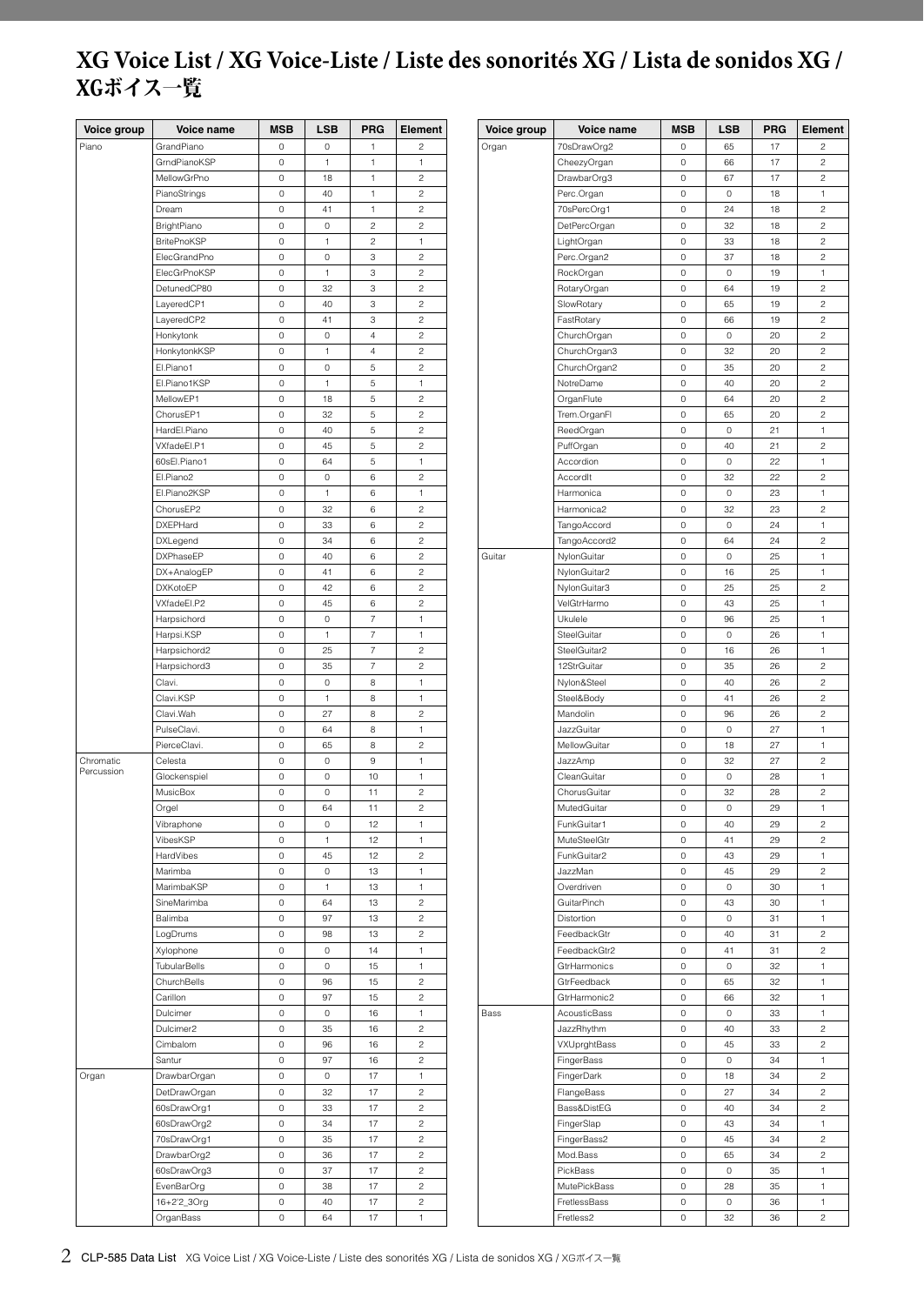| <b>Voice group</b> | Voice name                 | <b>MSB</b> | LSB | <b>PRG</b> | Element                 |
|--------------------|----------------------------|------------|-----|------------|-------------------------|
| Bass               | Fretless3                  | 0          | 33  | 36         | $\overline{c}$          |
|                    | Fretless4                  | 0          | 34  | 36         | $\overline{c}$          |
|                    | Syn.Fretless               | 0          | 96  | 36         | $\overline{c}$          |
|                    | SmthFretless               | 0          | 97  | 36         | $\overline{c}$          |
|                    | SlapBass1                  | 0          | 0   | 37         | 1                       |
|                    | ResonantSlap               | 0          | 27  | 37         | 1                       |
|                    | PunchThumb                 | 0          | 32  | 37         | 2                       |
|                    | SlapBass2                  | 0          | 0   | 38         | 1                       |
|                    | Velo.Sw.Slap               | 0          | 43  | 38         | 1                       |
|                    | SynthBass1                 | 0          | 0   | 39         | 1                       |
|                    | SynBass1Dark               | 0          | 18  | 39         | 1                       |
|                    | FastResoBass               | 0          | 20  | 39         | 1                       |
|                    | AcidBass                   | 0          | 24  | 39         | 1                       |
|                    | ClaviBass                  | 0          | 35  | 39         | $\overline{\mathbf{c}}$ |
|                    | TechnoBass                 | 0          | 40  | 39         | $\overline{c}$          |
|                    | Orbiter                    | 0          | 64  | 39         | $\overline{c}$          |
|                    | SquareBass                 | 0          | 65  | 39         | 1                       |
|                    | RubberBass                 | 0          | 66  | 39         | $\overline{c}$          |
|                    | Hammer                     | 0          | 96  | 39         | $\overline{c}$          |
|                    | SynthBass2                 | 0          | 0   | 40         | $\overline{c}$          |
|                    | MellowSyBass               | 0          | 6   | 40         | 1                       |
|                    | SequenceBass               | 0          | 12  | 40         | 2                       |
|                    | ClickSynBass               | 0          | 18  | 40         | $\overline{c}$          |
|                    | SynBass2Dark               | 0          | 19  | 40         | 1                       |
|                    | SmoothSyBass               | 0          | 32  | 40         | $\overline{c}$          |
|                    | ModulrSyBass               | 0          | 40  | 40         | $\overline{c}$          |
|                    | <b>DXBass</b>              | 0          | 41  | 40         | $\overline{c}$          |
|                    | <b>XWireBass</b>           | 0          | 64  | 40         | $\overline{c}$          |
| Strings            | Violin                     | 0          | 0   | 41         | 1                       |
|                    | SlwAtkViolin               | 0          | 8   | 41         | 1                       |
|                    | Viola                      | 0          | 0   | 42         | 1                       |
|                    | Cello                      | 0          | 0   | 43         | 1                       |
|                    | Contrabass                 | 0          | 0   | 44         | 1                       |
|                    | Trem.Strings               | 0          | 0   | 45         | 1                       |
|                    | SlwAtTremStr               | 0          | 8   | 45         | 1                       |
|                    | SuspenseStr                | 0          | 40  | 45         | $\overline{c}$          |
|                    | PizzicatoStr               | 0          | 0   | 46         | 1                       |
|                    | Orch.Harp                  | 0          | 0   | 47         | 1                       |
|                    | YangChin                   | 0          | 40  | 47         | $\overline{c}$          |
|                    | Timpani                    | 0          | 0   | 48         | 1                       |
| Ensemble           | Strings1                   | 0          | 0   | 49         | 1                       |
|                    | StereoStrngs               | 0          | 3   | 49         | $\overline{c}$          |
|                    | SlwAtkStrngs               | 0          | 8   | 49         | 1                       |
|                    | ArcoStrings                | 0          | 24  | 49         | $\overline{\mathbf{c}}$ |
|                    | 60'sStrings                | 0          | 35  | 49         | $\overline{\mathbf{c}}$ |
|                    | Orchestra                  | 0          | 40  | 49         | $\overline{c}$          |
|                    | Orchestra2                 | 0          | 41  | 49         | $\overline{c}$          |
|                    | TremOrchstra               | 0          | 42  | 49         | $\overline{c}$          |
|                    | Velo.Strings               | 0          | 45  | 49         | $\overline{c}$          |
|                    | Strings2                   | 0          | 0   | 50         | 1                       |
|                    | S.SlowStrngs               | 0          | 3   | 50         | 2                       |
|                    | LegatoStrngs               | 0          | 8   | 50         | $\overline{\mathbf{c}}$ |
|                    | WarmStrings                | 0          | 40  | 50         | $\overline{\mathbf{c}}$ |
|                    | Kingdom                    | 0          | 41  | 50         | $\overline{c}$          |
|                    | 70'sStrings                | 0          | 64  | 50         | 1                       |
|                    | Strings3                   | 0          | 65  | 50         | 1                       |
|                    |                            | 0          | 0   | 51         | $\overline{c}$          |
|                    | SynStrings1<br>ResoStrings | 0          | 27  | 51         | $\overline{\mathbf{c}}$ |
|                    |                            | 0          | 64  | 51         | $\overline{\mathbf{c}}$ |
|                    | SynStrings4                |            |     |            |                         |
|                    | SynStrings5                | 0          | 65  | 51         | $\overline{\mathbf{c}}$ |
|                    | SynStrings2                | 0          | 0   | 52         | $\overline{\mathbf{c}}$ |
|                    | ChoirAahs                  | 0          | 0   | 53         | 1                       |
|                    | StereoChoir                | 0          | 3   | 53         | $\overline{c}$          |
|                    | ChoirAahs2                 | 0          | 16  | 53         | $\overline{\mathbf{c}}$ |
|                    | MellowChoir                | 0          | 32  | 53         | $\overline{\mathbf{c}}$ |
|                    | ChoirStrings               | 0          | 40  | 53         | $\overline{\mathbf{c}}$ |
|                    | VoiceOohs                  | 0          | 0   | 54         | 1                       |
|                    | SynthVoice                 | 0          | 0   | 55         | 1                       |
|                    | SynthVoice2                | 0          | 40  | 55         | $\overline{\mathbf{c}}$ |

| Voice group  | Voice name                   | <b>MSB</b> | <b>LSB</b> | <b>PRG</b> | Element                 |  |  |
|--------------|------------------------------|------------|------------|------------|-------------------------|--|--|
| Ensemble     | Choral                       | 0          | 41         | 55         | $\overline{c}$          |  |  |
|              | AnalogVoice                  | 0          | 64         | 55         | 1                       |  |  |
|              | OrchestraHit                 | 0          | 0          | 56         | 2                       |  |  |
|              | OrchestrHit2                 | 0          | 35         | 56         | 2                       |  |  |
|              | Impact                       | 0          | 64         | 56         | $\overline{\mathbf{c}}$ |  |  |
| <b>Brass</b> | Trumpet                      | 0          | 0          | 57         | 1                       |  |  |
|              | Trumpet2                     | 0          | 16         | 57         | 1                       |  |  |
|              | <b>BriteTrumpet</b>          | 0          | 17         | 57         | $\overline{c}$          |  |  |
|              | WarmTrumpet                  | 0          | 32         | 57         | $\overline{c}$          |  |  |
|              | Trombone                     | 0          | 0          | 58         | 1                       |  |  |
|              | Trombone2                    | 0          | 18         | 58         | 2                       |  |  |
|              | Tuba                         | 0          | 0          | 59         | 1                       |  |  |
|              | Tuba2                        | 0          | 16         | 59         | 1                       |  |  |
|              | MutedTrumpet                 | 0          | 0          | 60         | 1                       |  |  |
|              | FrenchHorn                   | 0          | 0          | 61         | 1                       |  |  |
|              | Fr.HornSolo                  | 0          | 6          | 61         | 1                       |  |  |
|              | FrenchHorn2                  | 0          | 32         | 61         | $\overline{c}$          |  |  |
|              | HornOrchestr                 | 0          | 37         | 61         | 2                       |  |  |
|              | BrassSection                 | 0          | 0          | 62         | 1                       |  |  |
|              | Tp&TbSection                 | 0          | 35         | 62         | $\overline{c}$          |  |  |
|              | BrassSect2                   | 0          | 40         | 62         | $\overline{c}$          |  |  |
|              | HighBrass                    | 0          | 41         | 62         | $\overline{c}$          |  |  |
|              | MellowBrass                  | 0          | 42         | 62         | $\overline{c}$          |  |  |
|              | SynthBrass1                  | 0          | 0          | 63         | $\overline{c}$          |  |  |
|              | QuackBrass                   | 0          | 12         | 63         | $\overline{c}$          |  |  |
|              | ResoSynBrass                 | 0          | 20         | 63         | 2                       |  |  |
|              | PolyBrass                    | 0          | 24         | 63         | $\overline{c}$          |  |  |
|              | SynthBrass3                  | 0<br>0     | 27<br>32   | 63<br>63   | $\overline{c}$<br>2     |  |  |
|              | <b>JumpBrass</b>             | 0          | 45         | 63         | $\overline{c}$          |  |  |
|              | AnaVelBrass1<br>AnalogBrass1 | 0          | 64         | 63         | $\overline{c}$          |  |  |
|              | SynthBrass2                  | 0          | 0          | 64         | 1                       |  |  |
|              | SoftBrass                    | 0          | 18         | 64         | 2                       |  |  |
|              | SynthBrass4                  | 0          | 40         | 64         | 2                       |  |  |
|              | ChoirBrass                   | 0          | 41         | 64         | $\overline{c}$          |  |  |
|              | AnaVelBrass2                 | 0          | 45         | 64         | $\overline{c}$          |  |  |
|              | AnalogBrass2                 | 0          | 64         | 64         | $\overline{c}$          |  |  |
| Reed         | SopranoSax                   | 0          | 0          | 65         | 1                       |  |  |
|              | AltoSax                      | 0          | 0          | 66         | 1                       |  |  |
|              | SaxSection                   | 0          | 40         | 66         | $\overline{c}$          |  |  |
|              | HyperAltoSax                 | 0          | 43         | 66         | 1                       |  |  |
|              | TenorSax                     | 0          | 0          | 67         | 1                       |  |  |
|              | BreathyTenor                 | 0          | 40         | 67         | $\overline{c}$          |  |  |
|              | SoftTenorSax                 | 0          | 41         | 67         | $\overline{c}$          |  |  |
|              | TenorSax2                    | 0          | 64         | 67         | 1                       |  |  |
|              | <b>BaritoneSax</b>           | 0          | 0          | 68         | 1                       |  |  |
|              | Oboe                         | 0          | 0          | 69         | 1                       |  |  |
|              | EnglishHorn                  | 0          | 0          | 70         | 1                       |  |  |
|              | Bassoon                      | 0          | 0          | 71         | 1                       |  |  |
|              | Clarinet                     | 0          | 0          | 72         | 1                       |  |  |
| Pipe         | Piccolo                      | 0          | 0          | 73         | 1                       |  |  |
|              | Flute                        | 0          | 0          | 74         | 1                       |  |  |
|              | Recorder                     | 0          | 0          | 75         | 1                       |  |  |
|              | PanFlute                     | 0          | 0          | 76         | 1                       |  |  |
|              | BlownBottle                  | 0          | 0          | 77         | $\overline{c}$          |  |  |
|              | Shakuhachi                   | 0          | 0          | 78<br>79   | 1<br>1                  |  |  |
|              | Whistle<br>Ocarina           | 0<br>0     | 0<br>0     | 80         | 1                       |  |  |
| Synth. Lead  | SquareLead                   | 0          | 0          | 81         | 2                       |  |  |
|              | SquareLead2                  | 0          | 6          | 81         | 1                       |  |  |
|              | LMSquare                     | 0          | 8          | 81         | $\overline{c}$          |  |  |
|              | Hollow                       | 0          | 18         | 81         | 1                       |  |  |
|              | Shroud                       | 0          | 19         | 81         | 2                       |  |  |
|              | Mellow                       | 0          | 64         | 81         | 2                       |  |  |
|              | SoloSine                     | 0          | 65         | 81         | 2                       |  |  |
|              | SineLead                     | 0          | 66         | 81         | 1                       |  |  |
|              | SawtoothLead                 | 0          | 0          | 82         | 2                       |  |  |
|              | SawtoothLd2                  | 0          | 6          | 82         | 1                       |  |  |
|              | ThickSaw                     | 0          | 8          | 82         | $\overline{c}$          |  |  |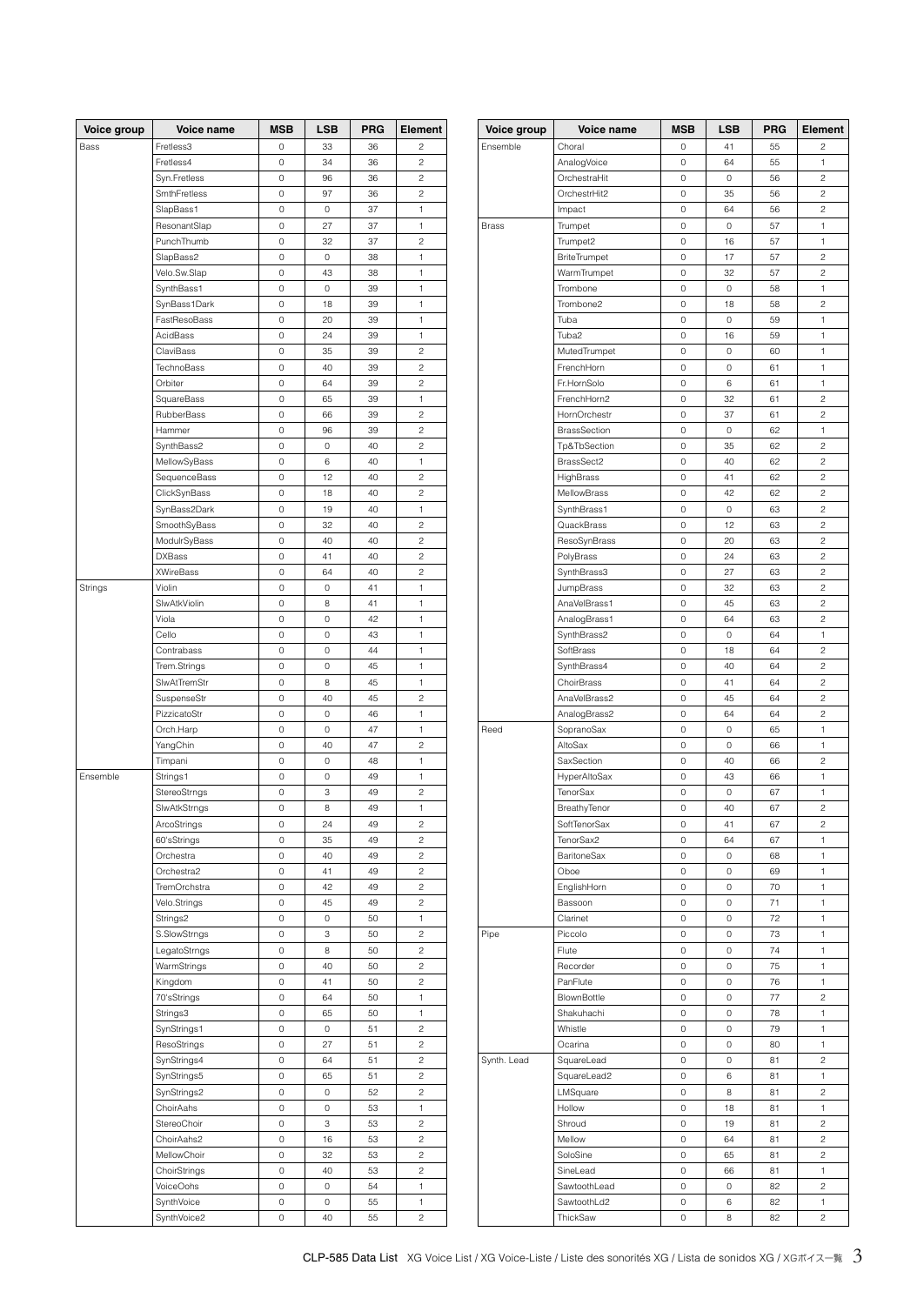| Voice group    | Voice name          | <b>MSB</b>          | LSB                 | <b>PRG</b> | Element                      | Voice group    | Voice name         | <b>MSB</b>                 | <b>LSB</b>                | <b>PRG</b> | Element                      |
|----------------|---------------------|---------------------|---------------------|------------|------------------------------|----------------|--------------------|----------------------------|---------------------------|------------|------------------------------|
| Synth. Lead    | DynamicSaw          | 0                   | 18                  | 82         |                              | Synth. Effects | ChorusBells        | 0                          | 42                        | 99         | 2                            |
|                | DigitalSaw          | 0                   | 19                  | 82         | $\sqrt{2}$                   |                | SynthMallet        | $\mathbb O$                | 64                        | 99         | 1                            |
|                | BigLead             | $\mathbb O$         | 20                  | 82         | $\sqrt{2}$                   |                | SoftCrystal        | $\,0\,$                    | 65                        | 99         | $\overline{\mathbf{c}}$      |
|                | HeavySynth          | $\mathbb O$         | 24                  | 82         | $\sqrt{2}$                   |                | LoudGlocken        | 0                          | 66                        | 99         | $\sqrt{2}$                   |
|                | WaspySynth          | $\circ$             | 25                  | 82         | $\sqrt{2}$                   |                | ChristmasBel       | $\circ$                    | 67                        | 99         | $\overline{c}$               |
|                | PulseSaw            | $\circ$             | 40                  | 82         | $\sqrt{2}$                   |                | VibeBells          | $\circ$                    | 68                        | 99         | $\overline{c}$               |
|                | Dr.Lead             | $\circ$             | 41                  | 82         | $\sqrt{2}$                   |                | DigitalBells       | $\mathbb O$                | 69                        | 99         | $\overline{c}$               |
|                | VelocityLead        | $\circ$             | 45                  | 82         | $\sqrt{2}$                   |                | AirBells           | $\circ$                    | 70                        | 99         | $\overline{c}$               |
|                | Seq.Analog          | 0                   | 96                  | 82         | $\sqrt{2}$                   |                | BellHarp           | 0                          | 71                        | 99         | $\overline{\mathbf{c}}$      |
|                | CalliopeLead        | $\mathbb O$         | $\mathbb O$         | 83         | $\sqrt{2}$                   |                | Gamelimba          | $\mathbb O$                | 72                        | 99         | $\sqrt{2}$                   |
|                | PureLead            | $\mathbb O$         | 65                  | 83         | $\sqrt{2}$                   |                | Atmosphere         | $\mathbb O$                | $\mathsf{O}\xspace$       | 100        | $\overline{c}$               |
|                | ChiffLead           | $\mathbb O$         | $\mathsf{O}\xspace$ | 84         | $\sqrt{2}$                   |                | WarmAtmos.         | $\mathbb O$                | 18                        | 100        | $\overline{c}$               |
|                | Rubby               | 0                   | 64                  | 84         | $\overline{c}$               |                | HollwRelease       | $\mathbf 0$                | 19                        | 100        | $\overline{c}$               |
|                | CharangLead         | 0                   | 0                   | 85         | $\sqrt{2}$                   |                | NylonElPiano       | $\mathbb O$                | 40                        | 100        | $\overline{c}$               |
|                | DistortedLd         | 0                   | 64                  | 85         | $\overline{c}$               |                | NylonHarp          | $\mathbb O$                | 64                        | 100        | $\overline{c}$               |
|                | WireLead            | 0                   | 65                  | 85         | $\sqrt{2}$                   |                | HarpVox            | 0                          | 65                        | 100        | $\overline{\mathbf{c}}$      |
|                | VoiceLead           | $\mathbb O$         | 0                   | 86         | $\sqrt{2}$                   |                | Atmos.Pad          | $\mathbb O$                | 66                        | 100        | $\overline{\mathbf{c}}$      |
|                | SynthAahs           | $\mathbb O$         | 24                  | 86         | $\sqrt{2}$                   |                | Planet             | $\,0\,$                    | 67                        | 100        | $\overline{\mathbf{c}}$      |
|                | VoxLead             | $\mathbb O$         | 64                  | 86         | $\sqrt{2}$                   |                | Brightness         | 0                          | $\mathbb O$               | 101        | $\sqrt{2}$                   |
|                | FifthsLead          | $\circ$             | $\mathbb O$         | 87         | $\sqrt{2}$                   |                | FantasyBells       | $\circ$                    | 64                        | 101        | $\overline{c}$               |
|                | <b>BigFive</b>      | $\circ$             | 35                  | 87         | $\sqrt{2}$                   |                | Smokey             | $\circ$                    | 96                        | 101        | $\overline{c}$               |
|                | Bass&Lead           | $\circ$             | $\mathbb O$         | 88         | $\sqrt{2}$                   |                | Goblins            | $\mathbb O$                | $\mathsf{O}\xspace$       | 102        | $\overline{c}$               |
|                | Big&Low             | $\circ$             | 16                  | 88         | $\sqrt{2}$                   |                | GoblinsSynth       | $\circ$                    | 64                        | 102        | $\overline{c}$               |
|                | Fat&Perky           | 0                   | 64                  | 88         | $\sqrt{2}$                   |                | Creeper            | 0                          | 65                        | 102        | $\overline{\mathbf{c}}$      |
|                | SoftWhirl           | $\circ$             | 65                  | 88         | $\sqrt{2}$                   |                | RingPad            | 0                          | 66                        | 102        | $\overline{c}$               |
| Synth. Pad     | NewAgePad           | $\mathbb O$         | 0                   | 89         | $\sqrt{2}$                   |                | Ritual             | $\mathbb O$                | 67                        | 102        | $\overline{c}$               |
|                | Fantasy             | $\mathbb O$         | 64                  | 89         | $\sqrt{2}$                   |                | ToHeaven           | $\mathbb O$                | 68                        | 102        | $\overline{c}$               |
|                | WarmPad             | 0                   | $\circ$             | 90         | $\overline{c}$               |                | Night              | $\mathbf 0$                | 70                        | 102        | $\overline{c}$               |
|                | ThickPad            | $\mathbb O$         | 16                  | 90         | $\sqrt{2}$                   |                | Glisten            | $\mathbb O$                | 71                        | 102        | $\overline{c}$               |
|                | SoftPad             | 0                   | 17                  | 90         | $\sqrt{2}$                   |                | BellChoir          | $\mathbb O$                | 96                        | 102        | $\overline{c}$               |
|                | SinePad             | 0                   | 18                  | 90         | $\sqrt{2}$                   |                | Echoes             | 0                          | $\mathbb O$               | 103        | $\overline{\mathbf{c}}$      |
|                | HornPad             | $\mathbb O$         | 64                  | 90         | $\sqrt{2}$                   |                | Echoes2            | $\mathbb O$                | 8                         | 103        | $\overline{\mathbf{c}}$      |
|                | RotaryStrngs        | $\mathbb O$         | 65                  | 90         | $\sqrt{2}$                   |                | EchoPan            | $\,0\,$                    | 14                        | 103        | $\overline{\mathbf{c}}$      |
|                | PolySynthPad        | $\mathbb O$         | $\mathbb O$         | 91         | $\sqrt{2}$                   |                | EchoBells          | 0                          | 64                        | 103        | $\sqrt{2}$                   |
|                | PolyPad80           | $\circ$             | 64                  | 91         | $\sqrt{2}$                   |                | BigPan             | $\circ$                    | 65                        | 103        | $\overline{c}$               |
|                | ClickPad            | $\circ$             | 65                  | 91         | $\sqrt{2}$                   |                | SynthPiano         | $\mathbb O$                | 66                        | 103        | $\overline{c}$               |
|                | AnalogPad           | $\circ$             | 66                  | 91         | $\sqrt{2}$                   |                | Creation           | $\mathbb O$                | 67                        | 103        | $\overline{c}$               |
|                | SquarePad           | $\circ$             | 67                  | 91         | $\sqrt{2}$                   |                | <b>StarDust</b>    | $\circ$                    | 68                        | 103        | $\overline{c}$               |
|                | ChoirPad            | 0                   | 0                   | 92         | $\sqrt{2}$                   |                |                    | 0                          | 69                        | 103        | $\overline{\mathbf{c}}$      |
|                |                     | $\circ$             | 64                  | 92         | $\sqrt{2}$                   |                | Reso&Panning       |                            | $\mathsf{O}\xspace$       |            | $\overline{c}$               |
|                | Heaven              | $\mathbb O$         | 66                  | 92         | $\sqrt{2}$                   |                | Sci-Fi             | 0<br>$\mathbb O$           | 64                        | 104<br>104 | $\overline{c}$               |
|                | Itopia              | $\mathbb O$         |                     | 92         | $\overline{c}$               |                | Starz              |                            | $\mathsf O$               |            |                              |
|                | CCPad               | $\circ$             | 67<br>$\mathbb O$   | 93         | $\sqrt{2}$                   | Ethnic         | Sitar              | $\mathbb O$<br>$\circ$     | 32                        | 105<br>105 | 1<br>$\overline{c}$          |
|                | BowedPad            |                     |                     | 93         | $\sqrt{2}$                   |                | DetunedSitar       | $\circ$                    | 35                        |            | $\overline{c}$               |
|                | Glacier<br>GlassPad | 0<br>0              | 64<br>65            | 93         | $\sqrt{2}$                   |                | Sitar <sub>2</sub> | $\mathbb O$                | 96                        | 105<br>105 | $\overline{c}$               |
|                |                     |                     |                     | 94         | $\sqrt{2}$                   |                | Tambra<br>Tamboura |                            | 97                        |            |                              |
|                | MetallicPad         | 0                   | 0                   |            |                              |                |                    | 0                          |                           | 105        | $\overline{\mathbf{c}}$      |
|                | TinePad<br>PanPad   | $\mathbb O$         | 64                  | 94<br>94   | $\sqrt{2}$<br>$\sqrt{2}$     |                | Banjo              | $\mathbb O$                | $\mathsf{O}\xspace$<br>28 | 106        | 1                            |
|                |                     | 0                   | 65                  |            |                              |                | MutedBanjo         | $\,0\,$                    |                           | 106        | 1                            |
|                | HaloPad             | $\mathbb O$         | 0                   | 95         | $\sqrt{2}$<br>$\overline{c}$ |                | Rabab              | $\mathbb O$<br>$\mathbf 0$ | 96<br>97                  | 106        | $\sqrt{2}$<br>$\overline{c}$ |
|                | SweepPad            | $\circ$             | $\mathbb O$         | 96         |                              |                | Gopichant          |                            |                           | 106        |                              |
|                | Shwimmer            | $\circ$             | 20                  | 96         | $\sqrt{2}$                   |                | Oud                | $\mathbb O$                | 98                        | 106        | $\overline{c}$               |
|                | Converge            | $\circ$             | 27                  | 96         | $\overline{c}$               |                | Shamisen           | $\mathbb O$                | $\mathsf{O}\xspace$       | 107        | $\mathbf{1}$                 |
|                | PolarPad            | $\circ$             | 64                  | 96         | $\overline{c}$               |                | Koto               | $\circ$                    | $\mathsf{O}\xspace$       | 108        | $\mathbf{1}$                 |
|                | Celestial           | 0                   | 66                  | 96         | $\sqrt{2}$                   |                | Taisho-kin         | 0                          | 96                        | 108        | $\sqrt{2}$                   |
| Synth. Effects | Rain                | $\mathbb O$         | 0                   | 97         | $\sqrt{2}$                   |                | Kanoon             | 0                          | 97                        | 108        | $\sqrt{2}$                   |
|                | ClaviPad            | $\mathbb O$         | 45                  | 97         | $\overline{c}$               |                | Kalimba            | $\mathbb O$                | $\mathsf O$               | 109        | 1                            |
|                | HarmoRain           | $\mathbb O$         | 64                  | 97         | $\overline{c}$               |                | Bagpipe            | $\mathbb O$                | $\mathsf O$               | 110        | $\overline{c}$               |
|                | AfricanWind         | 0                   | 65                  | 97         | $\overline{c}$               |                | Fiddle             | $\circ$                    | $\mathsf{O}\xspace$       | 111        | 1                            |
|                | Carib               | $\mathsf{O}\xspace$ | 66                  | 97         | $\overline{c}$               |                | Shanai             | $\circ$                    | $\circ$                   | 112        | 1                            |
|                | SoundTrack          | 0                   | $\mathbb O$         | 98         | $\sqrt{2}$                   |                | Shanai2            | $\mathbb O$                | 64                        | 112        | 1                            |
|                | Prologue            | 0                   | 27                  | 98         | $\overline{c}$               |                | Pungi              | 0                          | 96                        | 112        | $\mathbf{1}$                 |
|                | Ancestral           | 0                   | 64                  | 98         | $\sqrt{2}$                   |                | Hichiriki          | $\mathbb O$                | 97                        | 112        | $\overline{\mathbf{c}}$      |
|                | Crystal             | 0                   | 0                   | 99         | $\sqrt{2}$                   | Percussive     | TinkleBell         | $\mathbb O$                | 0                         | 113        | $\overline{\mathbf{c}}$      |
|                | SynthDr.Comp        | $\mathbb O$         | 12                  | 99         | $\sqrt{2}$                   |                | Bonang             | $\mathbb O$                | 96                        | 113        | $\sqrt{2}$                   |
|                | Popcorn             | $\circ$             | 14                  | 99         | $\overline{c}$               |                | Altair             | $\circ$                    | 97                        | 113        | $\overline{c}$               |
|                | TinyBells           | $\circ$             | 18                  | 99         | $\sqrt{2}$                   |                | GamelanGongs       | $\circ$                    | 98                        | 113        | $\overline{c}$               |
|                | RoundGlocken        | $\circ$             | 35                  | 99         | $\sqrt{2}$                   |                | StereoGamlan       | $\mathbb O$                | 99                        | 113        | $\overline{c}$               |
|                | GlockenChime        | $\circ$             | 40                  | 99         | $\overline{c}$               |                | RamaCymbal         | $\mathbb O$                | 100                       | 113        | $\overline{c}$               |
|                | ClearBells          | 0                   | 41                  | 99         | $\overline{c}$               |                | AsianBells         | 0                          | 101                       | 113        | $\sqrt{2}$                   |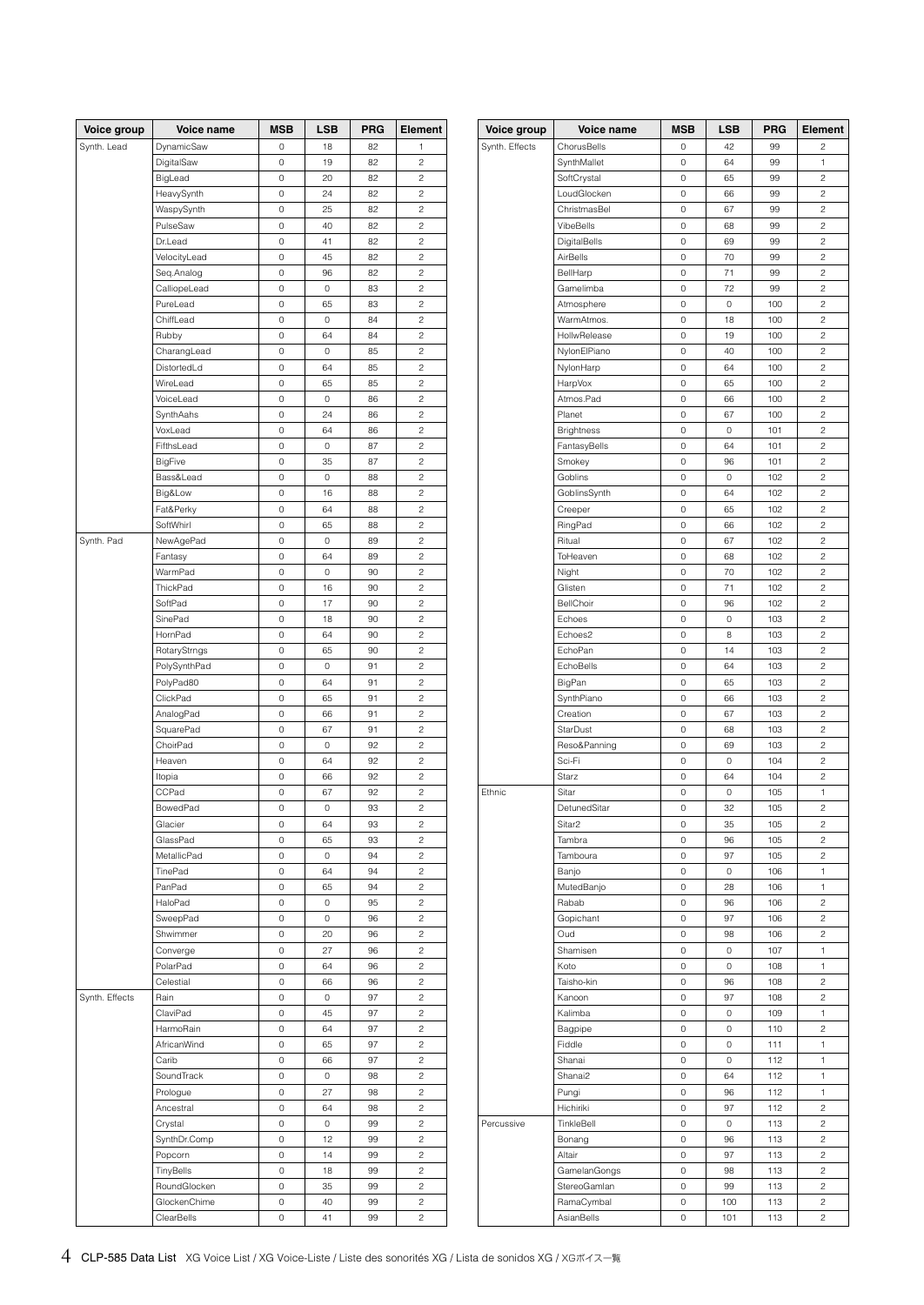| Voice group   | Voice name    | <b>MSB</b> | LSB | <b>PRG</b>     | Element                 |  |  |
|---------------|---------------|------------|-----|----------------|-------------------------|--|--|
| Percussive    | Agogo         | 0          | 0   | 114            | $\overline{c}$          |  |  |
|               | SteelDrums    | 0          | 0   | 115            | 1                       |  |  |
|               | GlassPerc.    | 0          | 97  | 115            | $\overline{c}$          |  |  |
|               | ThaiBells     | 0          | 98  | 115            | $\overline{\mathbf{c}}$ |  |  |
|               | Woodblock     | 0          | 0   | 116            | 1                       |  |  |
|               | Castanets     | 0          | 96  | 116            | 1                       |  |  |
|               | TaikoDrum     | 0          | 0   | 117            | 1                       |  |  |
|               | GranCassa     | 0          | 96  | 117            | 1                       |  |  |
|               | MelodicTom    | 0          | 0   | 118            | $\overline{c}$          |  |  |
|               | MelodicTom2   | 0          | 64  | 118            | 1                       |  |  |
|               | RealTom       | 0          | 65  | 118            | 2                       |  |  |
|               | RockTom       | 0          | 66  | 118            | $\overline{\mathbf{c}}$ |  |  |
|               | SynthDrum     | 0          | 0   | 119            | 1                       |  |  |
|               | AnalogTom     | 0          | 64  | 119            | 1                       |  |  |
|               | ElectroPerc.  | 0          | 65  | 119            | $\overline{c}$          |  |  |
|               | Rev.Cymbal    | 0          | 0   | 120            | 1                       |  |  |
| Sound Effects | GtrFretNoise  | 0          | 0   | 121            | 1                       |  |  |
|               | BreathNoise   | 0          | 0   | 122            | 1                       |  |  |
|               | Seashore      | 0          | 0   | 123            | $\overline{\mathbf{c}}$ |  |  |
|               | BirdTweet     | 0          | 0   | 124            | $\overline{\mathbf{c}}$ |  |  |
|               | TelephonRing  | 0          | 0   | 125            | 1                       |  |  |
|               | Helicopter    | 0          | 0   | 126            | 1                       |  |  |
|               | Applause      | 0          | 0   | 127            | 1                       |  |  |
|               | Gunshot       | 0          | 0   | 128            | 1                       |  |  |
| <b>SFX</b>    | CuttingNoise  | 64         | 0   | $\mathbf{1}$   | 1                       |  |  |
|               | CuttingNoiz2  | 64         | 0   | $\overline{c}$ | 2                       |  |  |
|               | StringSlap    | 64         | 0   | $\overline{4}$ | 1                       |  |  |
|               | Fl.KeyClick   | 64         | 0   | 17             | 1                       |  |  |
|               | Shower        | 64         | 0   | 33             | 1                       |  |  |
|               | Thunder       | 64         | 0   | 34             | 1                       |  |  |
|               | Wind          | 64         | 0   | 35             | 1                       |  |  |
|               | Stream        | 64         | 0   | 36             | $\overline{c}$          |  |  |
|               | <b>Bubble</b> | 64         | 0   | 37             | $\overline{\mathbf{c}}$ |  |  |
|               | Feed          | 64         | 0   | 38             | $\overline{\mathbf{c}}$ |  |  |
|               | Dog           | 64         | 0   | 49             | 1                       |  |  |
|               | Horse         | 64         | 0   | 50             | 1                       |  |  |
|               | BirdTweet2    | 64         | 0   | 51             | 1                       |  |  |
|               | Ghost         | 64         | 0   | 55             | $\overline{\mathbf{c}}$ |  |  |
|               | Maou          | 64         | 0   | 56             | $\overline{c}$          |  |  |
|               | PhoneCall     | 64         | 0   | 65             | 1                       |  |  |
|               | DoorSqueak    | 64         | 0   | 66             | 1                       |  |  |
|               | DoorSlam      | 64         | 0   | 67             | 1                       |  |  |
|               | ScratchCut    | 64         | 0   | 68             | 1                       |  |  |
|               | ScratchSplit  | 64         | 0   | 69             | $\overline{c}$          |  |  |
|               | WindChime     | 64         | 0   | 70             | 1                       |  |  |
|               | TelphonRing2  | 64         | 0   | 71             | 1                       |  |  |
|               | CarEnginelgn  | 64         | 0   | 81             | 1                       |  |  |
|               | CarTiresSqel  | 64         | 0   | 82             | 1                       |  |  |
|               | CarPassing    | 64         | 0   | 83             | 1                       |  |  |
|               | CarCrash      | 64         | 0   | 84             | 1                       |  |  |
|               | Siren         | 64         | 0   | 85             | 2                       |  |  |
|               | Train         | 64         | 0   | 86             | 1                       |  |  |
|               | JetPlane      | 64         | 0   | 87             | $\overline{\mathbf{c}}$ |  |  |
|               | Starship      | 64         | 0   | 88             | $\overline{c}$          |  |  |
|               | Burst         | 64         | 0   | 89             | $\overline{c}$          |  |  |
|               | RollrCoaster  | 64         | 0   | 90             | 2                       |  |  |
|               | Submarine     | 64         | 0   | 91             | 1                       |  |  |
|               | Laugh         | 64         | 0   | 97             | 1                       |  |  |
|               | Scream        | 64         | 0   | 98             | 1                       |  |  |
|               | Punch         | 64         | 0   | 99             | 1                       |  |  |
|               | Heartbeat     | 64         | 0   | 100            | 1                       |  |  |
|               | FootSteps     | 64         | 0   | 101            | 1                       |  |  |
|               | MachineGun    | 64         | 0   | 113            | 1                       |  |  |
|               | LaserGun      | 64         | 0   | 114            | $\overline{\mathbf{c}}$ |  |  |
|               | Explosion     | 64         | 0   | 115            | 2                       |  |  |
|               | Firework      | 64         | 0   | 116            | 2                       |  |  |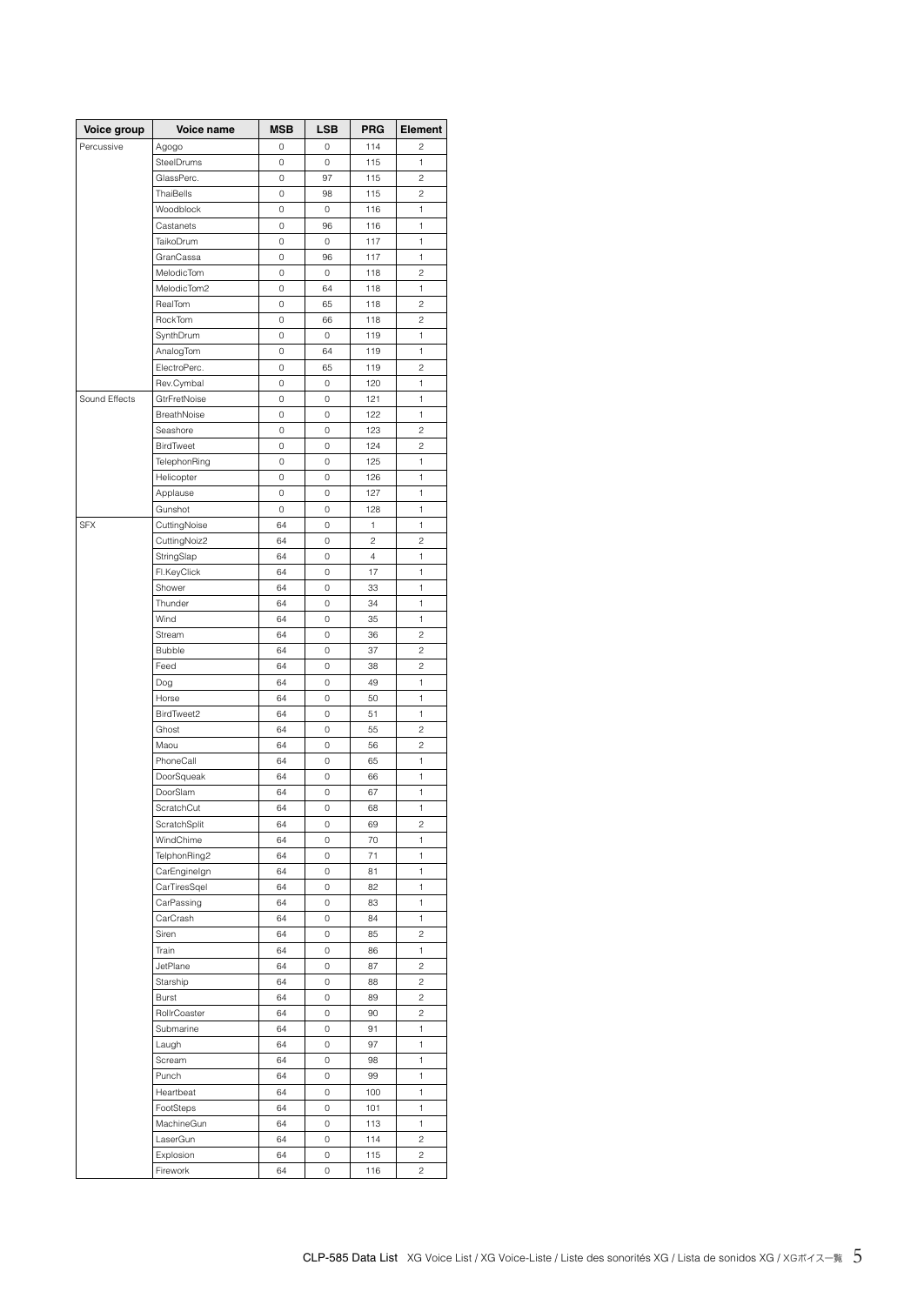## <span id="page-5-0"></span>**XG Drum Kit List / Liste der Drum Kits (Schlagzeug-Sets) / Liste des kits de percussion XG / Lista del kit de batería XG /** XGドラムキット一覧

|          |                                                  | <b>Standard Kit 1</b>             |                        | <b>Standard Kit 2</b> |                       |     | <b>Room Kit</b> | <b>Rock Kit</b>    |     | <b>Electro</b> Kit |                          |     |     |                      |           |         |
|----------|--------------------------------------------------|-----------------------------------|------------------------|-----------------------|-----------------------|-----|-----------------|--------------------|-----|--------------------|--------------------------|-----|-----|----------------------|-----------|---------|
|          | Bank Select MSB (0-127)                          | 127                               |                        | 127                   |                       |     | 127             |                    |     | 127                |                          |     | 127 |                      |           |         |
|          | Bank Select LSB (0-127)                          | 0<br>O                            |                        |                       | 0<br>1                |     |                 | 0<br>8             |     |                    | 0<br>16                  |     |     | 0<br>24              |           |         |
|          | Program Change (0-127)<br>Program Change (1-128) | 1                                 |                        |                       | 2                     |     |                 | 9                  |     |                    | 17                       |     |     | 25                   |           |         |
|          | <b>MIDI</b>                                      |                                   |                        | Key Off Alt Grp       |                       | Key | Alt             |                    | Key | Alt                |                          | Key | Alt |                      | Key       | Alt     |
| Note#    | Note                                             |                                   | $(*1)$                 | $(*2)$                |                       |     | Off Grp         |                    | 0ff | Grp                |                          | 0ff | Grp |                      |           | Off Grp |
| 13       | $C#-1$                                           | Surdo Mute                        |                        | $\,$ 3                |                       |     |                 |                    |     |                    |                          |     |     |                      |           |         |
| 14       | $D-1$                                            | Surdo Open                        |                        | 3                     |                       |     |                 |                    |     |                    |                          |     |     |                      |           |         |
| 15<br>16 | $D#-1$<br>$E-1$                                  | Hi Q<br>Whip Slap                 |                        |                       |                       |     |                 |                    |     |                    |                          |     |     |                      |           |         |
| 17       | $F-1$                                            | Scratch H                         |                        | $\overline{4}$        |                       |     |                 |                    |     |                    |                          |     |     |                      |           |         |
| 18       | $F# - 1$                                         | Scratch L                         |                        | $\sqrt{4}$            |                       |     |                 |                    |     |                    |                          |     |     |                      |           |         |
| 19       | $G-1$                                            | Finger Snap                       |                        |                       |                       |     |                 |                    |     |                    |                          |     |     |                      |           |         |
| $20\,$   | $G# - 1$                                         | Click Noise                       |                        |                       |                       |     |                 |                    |     |                    |                          |     |     |                      |           |         |
| 21<br>22 | $A-1$<br>$A# - 1$                                | Metronome Click<br>Metronome Bell |                        |                       |                       |     |                 |                    |     |                    |                          |     |     |                      |           |         |
| $23\,$   | $B-1$                                            | Seq Click L                       |                        |                       |                       |     |                 |                    |     |                    |                          |     |     |                      |           |         |
| 24       | $_{\rm CO}$                                      | Seq Click H                       |                        |                       |                       |     |                 |                    |     |                    |                          |     |     |                      |           |         |
| 25       | C#0                                              | Brush Tap                         |                        |                       |                       |     |                 |                    |     |                    |                          |     |     |                      |           |         |
| 26       | D <sub>0</sub>                                   | <b>Brush Swirl</b>                | ٠                      |                       |                       |     |                 |                    |     |                    |                          |     |     |                      |           |         |
| 27       | D#0                                              | <b>Brush Slap</b>                 |                        |                       |                       |     |                 |                    |     |                    |                          |     |     |                      |           |         |
| 28<br>29 | E0<br>F <sub>0</sub>                             | Brush Tap Swirl<br>Snare Roll     | $\bullet$<br>$\bullet$ |                       |                       |     |                 |                    |     |                    |                          |     |     | Reverse Cymbal       | $\bullet$ |         |
| 30       | F#0                                              | Castanet                          |                        |                       |                       |     |                 |                    |     |                    |                          |     |     | Hi Q 2               |           |         |
| 31       | G <sub>0</sub>                                   | Snare Soft                        |                        |                       | Snare Soft 2          |     |                 |                    |     |                    | Snare Noisy              |     |     | Snare Snappy Electro |           |         |
| 32       | G#0                                              | Sticks                            |                        |                       |                       |     |                 |                    |     |                    |                          |     |     |                      |           |         |
| 33       | A <sub>0</sub>                                   | Kick Soft                         |                        |                       |                       |     |                 |                    |     |                    |                          |     |     | Kick 3               |           |         |
| 34<br>35 | A#0<br>B <sub>0</sub>                            | Open Rim Shot                     |                        |                       | Open Rim Shot H Short |     |                 |                    |     |                    | Kick 2                   |     |     | Kick Gate            |           |         |
| 36       | C1                                               | Kick Tight<br>Kick                |                        |                       | Kick Short            |     |                 |                    |     |                    | Kick Gate                |     |     | Kick Gate Heavy      |           |         |
| 37       | C#1                                              | Side Stick                        |                        |                       | Side Stick Light      |     |                 |                    |     |                    |                          |     |     |                      |           |         |
| 38       | D <sub>1</sub>                                   | Snare                             |                        |                       | Snare Short           |     |                 | Snare Snappy       |     |                    | Snare Rock               |     |     | Snare Noisy 2        |           |         |
| 39       | D#1                                              | Hand Clap                         |                        |                       |                       |     |                 |                    |     |                    |                          |     |     |                      |           |         |
| 40       | E <sub>1</sub>                                   | Snare Tight                       |                        |                       | Snare Tight H         |     |                 | Snare Tight Snappy |     |                    | Snare Rock Tight         |     |     | Snare Noisy 3        |           |         |
| 41<br>42 | F1<br>F#1                                        | Floor Tom L<br>Hi-Hat Closed      |                        | 1                     |                       |     |                 | Tom Room 1         |     |                    | Tom Rock 1               |     |     | Tom Electro 1        |           |         |
| 43       | G <sub>1</sub>                                   | Floor Tom H                       |                        |                       |                       |     |                 | Tom Room 2         |     |                    | Tom Rock 2               |     |     | Tom Electro 2        |           |         |
| 44       | G#1                                              | Hi-Hat Pedal                      |                        | $\mathbf{1}$          |                       |     |                 |                    |     |                    |                          |     |     |                      |           |         |
| 45       | A1                                               | Low Tom                           |                        |                       |                       |     |                 | Tom Room 3         |     |                    | Tom Rock 3               |     |     | Tom Electro 3        |           |         |
| $46\,$   | A#1                                              | Hi-Hat Open                       |                        | $\mathbf{1}$          |                       |     |                 |                    |     |                    |                          |     |     |                      |           |         |
| 47<br>48 | <b>B1</b><br>C <sub>2</sub>                      | Mid Tom L                         |                        |                       |                       |     |                 | Tom Room 4         |     |                    | Tom Rock 4<br>Tom Rock 5 |     |     | Tom Electro 4        |           |         |
| 49       | C#2                                              | Mid Tom H<br>Crash Cymbal 1       |                        |                       |                       |     |                 | Tom Room 5         |     |                    |                          |     |     | Tom Electro 5        |           |         |
| 50       | D <sub>2</sub>                                   | High Tom                          |                        |                       |                       |     |                 | Tom Room 6         |     |                    | Tom Rock 6               |     |     | Tom Electro 6        |           |         |
| 51       | D#2                                              | Ride Cymbal 1                     |                        |                       |                       |     |                 |                    |     |                    |                          |     |     |                      |           |         |
| 52       | E <sub>2</sub>                                   | Chinese Cymbal                    |                        |                       |                       |     |                 |                    |     |                    |                          |     |     |                      |           |         |
| 53       | F <sub>2</sub>                                   | Ride Cymbal Cup                   |                        |                       |                       |     |                 |                    |     |                    |                          |     |     |                      |           |         |
| 54<br>55 | F#2<br>G <sub>2</sub>                            | Tambourine<br>Splash Cymbal       |                        |                       |                       |     |                 |                    |     |                    |                          |     |     |                      |           |         |
| 56       | G#2                                              | Cowbell                           |                        |                       |                       |     |                 |                    |     |                    |                          |     |     |                      |           |         |
| 57       | A <sub>2</sub>                                   | Crash Cymbal 2                    |                        |                       |                       |     |                 |                    |     |                    |                          |     |     |                      |           |         |
| 58       | A#2                                              | Vibraslap                         |                        |                       |                       |     |                 |                    |     |                    |                          |     |     |                      |           |         |
| 59       | B <sub>2</sub>                                   | Ride Cymbal 2                     |                        |                       |                       |     |                 |                    |     |                    |                          |     |     |                      |           |         |
| 60<br>61 | C <sub>3</sub>                                   | Bongo H<br>Bongo L                |                        |                       |                       |     |                 |                    |     |                    |                          |     |     |                      |           |         |
| 62       | C#3<br>D <sub>3</sub>                            | Conga H Mute                      |                        |                       |                       |     |                 |                    |     |                    |                          |     |     |                      |           |         |
| 63       | D#3                                              | Conga H Open                      |                        |                       |                       |     |                 |                    |     |                    |                          |     |     |                      |           |         |
| 64       | E <sub>3</sub>                                   | Conga L                           |                        |                       |                       |     |                 |                    |     |                    |                          |     |     |                      |           |         |
| 65       | F <sub>3</sub>                                   | Timbale H                         |                        |                       |                       |     |                 |                    |     |                    |                          |     |     |                      |           |         |
| 66       | F#3                                              | Timbale L                         |                        |                       |                       |     |                 |                    |     |                    |                          |     |     |                      |           |         |
| 67<br>68 | G <sub>3</sub><br>G#3                            | Agogo H<br>Agogo L                |                        |                       |                       |     |                 |                    |     |                    |                          |     |     |                      |           |         |
| 69       | A3                                               | Cabasa                            |                        |                       |                       |     |                 |                    |     |                    |                          |     |     |                      |           |         |
| 70       | A#3                                              | Maracas                           |                        |                       |                       |     |                 |                    |     |                    |                          |     |     |                      |           |         |
| 71       | B <sub>3</sub>                                   | Samba Whistle H                   | $\bullet$              |                       |                       |     |                 |                    |     |                    |                          |     |     |                      |           |         |
| 72       | C4                                               | Samba Whistle L                   | $\bullet$              |                       |                       |     |                 |                    |     |                    |                          |     |     |                      |           |         |
| 73       | C#4                                              | Guiro Short                       | $\bullet$              |                       |                       |     |                 |                    |     |                    |                          |     |     |                      |           |         |
| 74<br>75 | D <sub>4</sub><br>D#4                            | Guiro Long<br>Claves              |                        |                       |                       |     |                 |                    |     |                    |                          |     |     |                      |           |         |
| 76       | E4                                               | Wood Block H                      |                        |                       |                       |     |                 |                    |     |                    |                          |     |     |                      |           |         |
| 77       | F4                                               | Wood Block L                      |                        |                       |                       |     |                 |                    |     |                    |                          |     |     |                      |           |         |
| 78       | F#4                                              | Cuica Mute                        |                        |                       |                       |     |                 |                    |     |                    |                          |     |     | Scratch H 2          |           |         |
| 79       | G4                                               | Cuica Open                        |                        |                       |                       |     |                 |                    |     |                    |                          |     |     | Scratch L 2          |           |         |
| 80       | G#4                                              | Triangle Mute                     |                        | $\overline{c}$        |                       |     |                 |                    |     |                    |                          |     |     |                      |           |         |
| 81<br>82 | A4<br>A#4                                        | Triangle Open<br>Shaker           |                        | $\overline{c}$        |                       |     |                 |                    |     |                    |                          |     |     |                      |           |         |
| 83       | <b>B4</b>                                        | Jingle Bells                      |                        |                       |                       |     |                 |                    |     |                    |                          |     |     |                      |           |         |
| 84       | C <sub>5</sub>                                   | Bell Tree                         |                        |                       |                       |     |                 |                    |     |                    |                          |     |     |                      |           |         |
| 85       | C#5                                              |                                   |                        |                       |                       |     |                 |                    |     |                    |                          |     |     |                      |           |         |
| 86       | D <sub>5</sub>                                   |                                   |                        |                       |                       |     |                 |                    |     |                    |                          |     |     |                      |           |         |
| 87       | D#5                                              |                                   |                        |                       |                       |     |                 |                    |     |                    |                          |     |     |                      |           |         |
| 88<br>89 | E <sub>5</sub><br>F <sub>5</sub>                 |                                   |                        |                       |                       |     |                 |                    |     |                    |                          |     |     |                      |           |         |
| 90       | F#5                                              |                                   |                        |                       |                       |     |                 |                    |     |                    |                          |     |     |                      |           |         |
| 91       | G <sub>5</sub>                                   |                                   |                        |                       |                       |     |                 |                    |     |                    |                          |     |     |                      |           |         |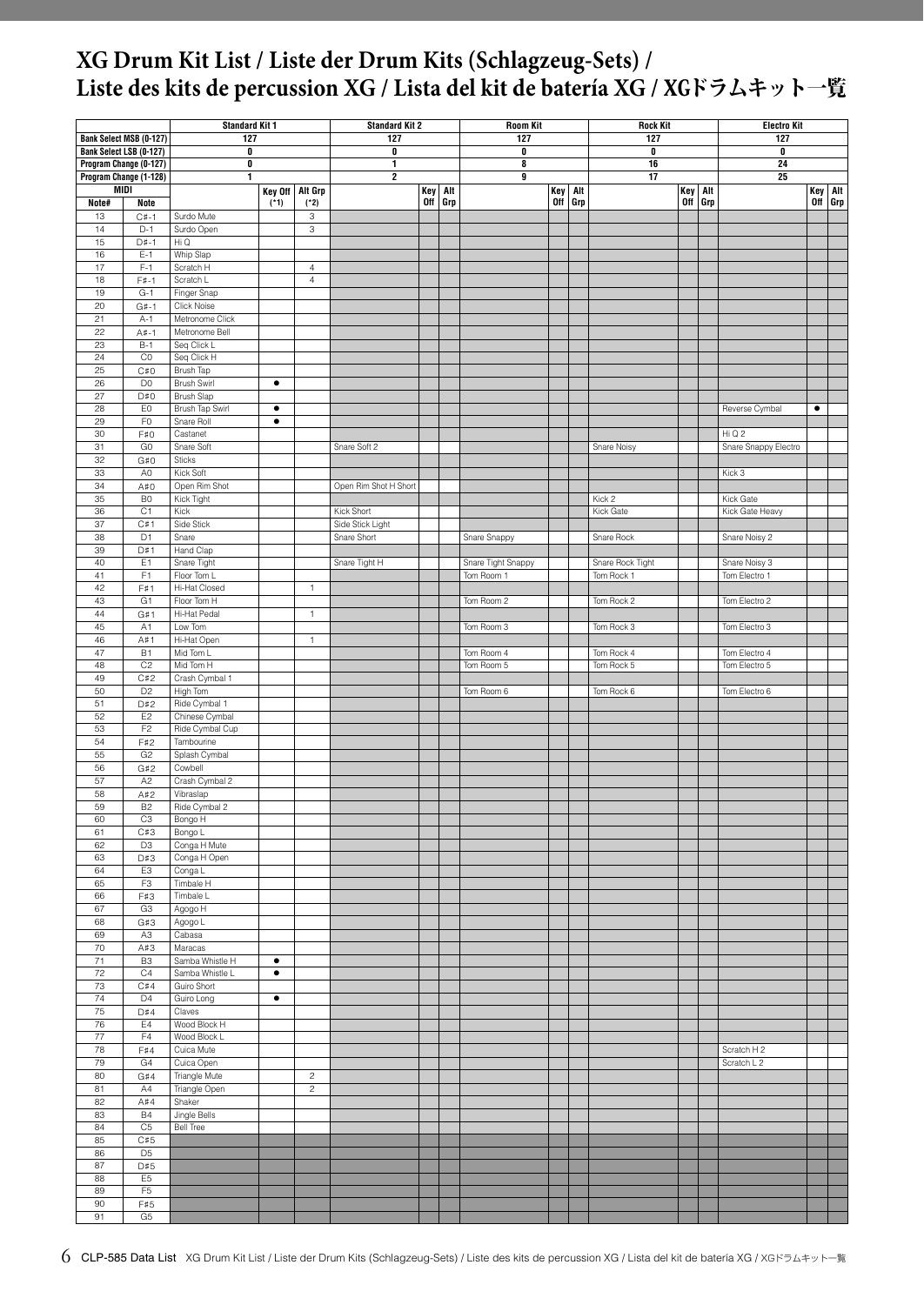

\*1 Key Off: Keys marked \*●\* stop sounding the instant they are released.<br>\*1 Key Off製ic 「●」がついている楽器は、鍵盤を離したとき発話が止まります。<br>\*2 Alternate Group: Playing any instrument within a numbered group will immediately stop the sound of a

same number. \*2 Alt Grp (Alternate Group)欄の番号はグループを表し、同じグループ番号の中で、1つの楽器を発音させると同じグループの中の他の楽器の発音が止まります。

|             |                                                   | <b>Analog Kit</b>                      |                 |        | <b>Dance Kit</b>                       | Jazz Kit |              |                  | <b>Brush Kit</b> |     |                                   | <b>Symphony Kit</b> |                         |                     |         |     |
|-------------|---------------------------------------------------|----------------------------------------|-----------------|--------|----------------------------------------|----------|--------------|------------------|------------------|-----|-----------------------------------|---------------------|-------------------------|---------------------|---------|-----|
|             | Bank Select MSB (0-127)                           | 127                                    |                 |        | 127<br>0                               |          |              | 127              |                  |     | 127                               |                     |                         | 127                 |         |     |
|             | Bank Select LSB (0-127)<br>Program Change (0-127) | 0<br>25                                |                 |        | 27                                     |          |              | 0<br>32          |                  |     | 0<br>40                           |                     |                         | 0<br>48             |         |     |
|             | Program Change (1-128)                            | 26                                     |                 |        | 28                                     |          |              | 33               |                  |     | 41                                |                     |                         | 49                  |         |     |
|             | MIDI                                              |                                        | Key Off Alt Grp |        |                                        | Key Alt  |              |                  | Key              | Alt |                                   | <b>Key Alt</b>      |                         |                     | Key     | Alt |
| Note#<br>13 | Note<br>$C# - 1$                                  |                                        | $(*1)$          | $(*2)$ |                                        | Off Grp  |              |                  | Off              | Grp |                                   |                     | Off Grp                 |                     | Off Grp |     |
| 14          | $D-1$                                             |                                        |                 |        |                                        |          |              |                  |                  |     |                                   |                     |                         |                     |         |     |
| 15          | $D#-1$                                            |                                        |                 |        |                                        |          |              |                  |                  |     |                                   |                     |                         |                     |         |     |
| 16          | $E-1$<br>$F-1$                                    |                                        |                 |        |                                        |          |              |                  |                  |     |                                   |                     |                         |                     |         |     |
| 17<br>18    | $F#-1$                                            |                                        |                 |        |                                        |          |              |                  |                  |     |                                   |                     |                         |                     |         |     |
| 19          | $G-1$                                             |                                        |                 |        |                                        |          |              |                  |                  |     |                                   |                     |                         |                     |         |     |
| 20          | $G# - 1$                                          |                                        |                 |        |                                        |          |              |                  |                  |     |                                   |                     |                         |                     |         |     |
| 21<br>22    | $A-1$<br>$A# - 1$                                 |                                        |                 |        |                                        |          |              |                  |                  |     |                                   |                     |                         |                     |         |     |
| 23          | $B-1$                                             |                                        |                 |        |                                        |          |              |                  |                  |     |                                   |                     |                         |                     |         |     |
| 24          | $_{\rm CO}$                                       |                                        |                 |        |                                        |          |              |                  |                  |     |                                   |                     |                         |                     |         |     |
| 25<br>26    | C#0<br>D <sub>0</sub>                             |                                        |                 |        |                                        |          |              |                  |                  |     | Brush Tap<br>Brush Swirl          | $\bullet$           |                         |                     |         |     |
| 27          | D#0                                               |                                        |                 |        |                                        |          |              |                  |                  |     | Brush Slap                        |                     |                         |                     |         |     |
| 28          | EO                                                | Reverse Cymbal                         | $\bullet$       |        | Reverse Cymbal                         | ٠        |              |                  |                  |     | Brush Tap Swirl                   | ٠                   |                         |                     |         |     |
| 29          | F <sub>0</sub>                                    |                                        |                 |        |                                        |          |              |                  |                  |     | Snare Roll                        | $\bullet$           |                         |                     |         |     |
| 30<br>31    | F#0<br>G <sub>0</sub>                             | Hi Q 2<br>Snare Noisy 4                |                 |        | Hi Q 2<br>Snare Techno                 |          |              | Snare Jazz H     |                  |     | Brush Slap 2                      |                     |                         |                     |         |     |
| 32          | G#0                                               |                                        |                 |        |                                        |          |              |                  |                  |     |                                   |                     |                         |                     |         |     |
| 33          | A <sub>0</sub>                                    | Kick 3                                 |                 |        | Kick Techno Q                          |          |              |                  |                  |     | Kick Soft                         |                     |                         | Kick Soft 2         |         |     |
| 34<br>35    | A#0<br>B <sub>0</sub>                             | Kick Analog Short                      |                 |        | Rim Gate<br>Kick Techno L              |          |              |                  |                  |     | Open Rim Shot Light<br>Kick Tight |                     |                         | Gran Cassa          |         |     |
| 36          | C1                                                | Kick Analog                            |                 |        | Kick Techno                            |          |              | Kick Jazz        |                  |     | Kick Jazz                         |                     |                         | Gran Cassa Mute     |         |     |
| 37          | C#1                                               | Side Stick Analog                      |                 |        | Side Stick Analog                      |          |              | Side Stick Light |                  |     | Side Stick Light                  |                     |                         |                     |         |     |
| 38          | D1                                                | Snare Analog                           |                 |        | Snare Clap                             |          |              | Snare Jazz L     |                  |     | Brush Slap 3                      |                     |                         | <b>Band Snare</b>   |         |     |
| 39<br>40    | D#1<br>E <sub>1</sub>                             | Snare Analog 2                         |                 |        | Snare Dry                              |          |              | Snare Jazz M     |                  |     | Hand Clap<br>Brush Tap 2          |                     |                         | Band Snare 2        |         |     |
| 41          | F <sub>1</sub>                                    | Tom Analog 1                           |                 |        | Tom Analog 1                           |          |              |                  |                  |     | Tom Brush 1                       |                     |                         |                     |         |     |
| 42          | F#1                                               | Hi-Hat Closed Analog                   |                 |        | Hi-Hat Closed 3                        |          | 1            |                  |                  |     | Hi-Hat Closed                     |                     | 1                       |                     |         |     |
| 43<br>44    | G1<br>G#1                                         | Tom Analog 2<br>Hi-Hat Closed Analog 2 |                 |        | Tom Analog 2<br>Hi-Hat Closed Analog 3 |          | 1            |                  |                  |     | Tom Brush 2<br>Hi-Hat Pedal       |                     | 1                       |                     |         |     |
| 45          | A1                                                | Tom Analog 3                           |                 |        | Tom Analog 3                           |          |              |                  |                  |     | Tom Brush 3                       |                     |                         |                     |         |     |
| 46          | A#1                                               | Hi-Hat Open Analog                     |                 |        | Hi-Hat Open 3                          |          | $\mathbf{1}$ |                  |                  |     | Hi-Hat Open                       |                     | 1                       |                     |         |     |
| 47<br>48    | <b>B1</b><br>C <sub>2</sub>                       | Tom Analog 4<br>Tom Analog 5           |                 |        | Tom Analog 4<br>Tom Analog 5           |          |              |                  |                  |     | Tom Brush 4<br>Tom Brush 5        |                     |                         |                     |         |     |
| 49          | C#2                                               | Crash Analog                           |                 |        | Crash Analog                           |          |              |                  |                  |     | Crash Cymbal 1                    |                     |                         | Hand Cymbal         |         |     |
| 50          | D <sub>2</sub>                                    | Tom Analog 6                           |                 |        | Tom Analog 6                           |          |              |                  |                  |     | Tom Brush 6                       |                     |                         |                     |         |     |
| 51          | D#2                                               |                                        |                 |        |                                        |          |              |                  |                  |     | Ride Cymbal 1                     |                     |                         | Hand Cymbal Short   |         |     |
| 52<br>53    | E <sub>2</sub><br>F <sub>2</sub>                  |                                        |                 |        |                                        |          |              |                  |                  |     | Chinese Cymbal<br>Ride Cymbal Cup |                     |                         |                     |         |     |
| 54          | F#2                                               |                                        |                 |        |                                        |          |              |                  |                  |     | Tambourine                        |                     |                         |                     |         |     |
| 55          | G <sub>2</sub>                                    |                                        |                 |        |                                        |          |              |                  |                  |     | Splash Cymbal                     |                     |                         |                     |         |     |
| 56<br>57    | G#2<br>A2                                         | Cowbell Analog                         |                 |        | Cowbell Dance                          |          |              |                  |                  |     | Cowbell<br>Crash Cymbal 2         |                     |                         | Hand Cymbal 2       |         |     |
| 58          | A#2                                               |                                        |                 |        |                                        |          |              |                  |                  |     |                                   |                     |                         |                     |         |     |
| 59          | <b>B2</b>                                         |                                        |                 |        |                                        |          |              |                  |                  |     | Ride Cymbal 2                     |                     |                         | Hand Cymbal Short 2 |         |     |
| 60<br>61    | C <sub>3</sub><br>C#3                             |                                        |                 |        |                                        |          |              |                  |                  |     | Bongo H<br>Bongo L                |                     |                         |                     |         |     |
| 62          | D <sub>3</sub>                                    | Conga Analog H                         |                 |        | Conga Analog H                         |          |              |                  |                  |     | Conga H Mute                      |                     |                         |                     |         |     |
| 63          | D#3                                               | Conga Analog M                         |                 |        | Conga Analog M                         |          |              |                  |                  |     | Conga H Open                      |                     |                         |                     |         |     |
| 64<br>65    | E3<br>F3                                          | Conga Analog L                         |                 |        | Conga Analog L                         |          |              |                  |                  |     | Conga L<br>Timbale H              |                     |                         |                     |         |     |
| 66          | F#3                                               |                                        |                 |        |                                        |          |              |                  |                  |     | Timbale L                         |                     |                         |                     |         |     |
| 67          | G <sub>3</sub>                                    |                                        |                 |        |                                        |          |              |                  |                  |     |                                   |                     |                         |                     |         |     |
| 68          | G#3                                               |                                        |                 |        |                                        |          |              |                  |                  |     |                                   |                     |                         |                     |         |     |
| 69<br>70    | A3<br>A#3                                         | Maracas 2                              |                 |        | Maracas 2                              |          |              |                  |                  |     | Cabasa<br>Maracas                 |                     |                         |                     |         |     |
| 71          | B <sub>3</sub>                                    |                                        |                 |        |                                        |          |              |                  |                  |     |                                   |                     |                         |                     |         |     |
| 72          | C <sub>4</sub>                                    |                                        |                 |        |                                        |          |              |                  |                  |     | Guiro Short                       |                     |                         |                     |         |     |
| 73<br>74    | C#4<br>D <sub>4</sub>                             |                                        |                 |        |                                        |          |              |                  |                  |     | Guiro Long                        | $\bullet$           |                         |                     |         |     |
| $75\,$      | D#4                                               | Claves <sub>2</sub>                    |                 |        | Claves <sub>2</sub>                    |          |              |                  |                  |     |                                   |                     |                         |                     |         |     |
| 76          | E4                                                |                                        |                 |        |                                        |          |              |                  |                  |     |                                   |                     |                         |                     |         |     |
| 77<br>78    | F4<br>F#4                                         | Scratch H 2                            |                 |        | Scratch H 2                            |          |              |                  |                  |     | Cuica Mute                        |                     |                         |                     |         |     |
| 79          | G4                                                | Scratch L 2                            |                 |        | Scratch L 2                            |          |              |                  |                  |     | Cuica Open                        |                     |                         |                     |         |     |
| 80          | G#4                                               |                                        |                 |        |                                        |          |              |                  |                  |     | Triangle Mute                     |                     | $\overline{\mathbf{c}}$ |                     |         |     |
| 81          | AA                                                |                                        |                 |        |                                        |          |              |                  |                  |     | Triangle Open                     |                     | $\overline{c}$          |                     |         |     |
| 82<br>83    | A#4<br><b>B4</b>                                  |                                        |                 |        |                                        |          |              |                  |                  |     | Shaker                            |                     |                         |                     |         |     |
| 84          | C5                                                |                                        |                 |        |                                        |          |              |                  |                  |     | <b>Bell Tree</b>                  |                     |                         |                     |         |     |
| 85          | C#5                                               |                                        |                 |        |                                        |          |              |                  |                  |     |                                   |                     |                         |                     |         |     |
| 86<br>87    | D <sub>5</sub><br>D#5                             |                                        |                 |        |                                        |          |              |                  |                  |     |                                   |                     |                         |                     |         |     |
| 88          | E <sub>5</sub>                                    |                                        |                 |        |                                        |          |              |                  |                  |     |                                   |                     |                         |                     |         |     |
| 89          | F <sub>5</sub>                                    |                                        |                 |        |                                        |          |              |                  |                  |     |                                   |                     |                         |                     |         |     |
| 90<br>91    | F#5<br>G <sub>5</sub>                             |                                        |                 |        |                                        |          |              |                  |                  |     |                                   |                     |                         |                     |         |     |